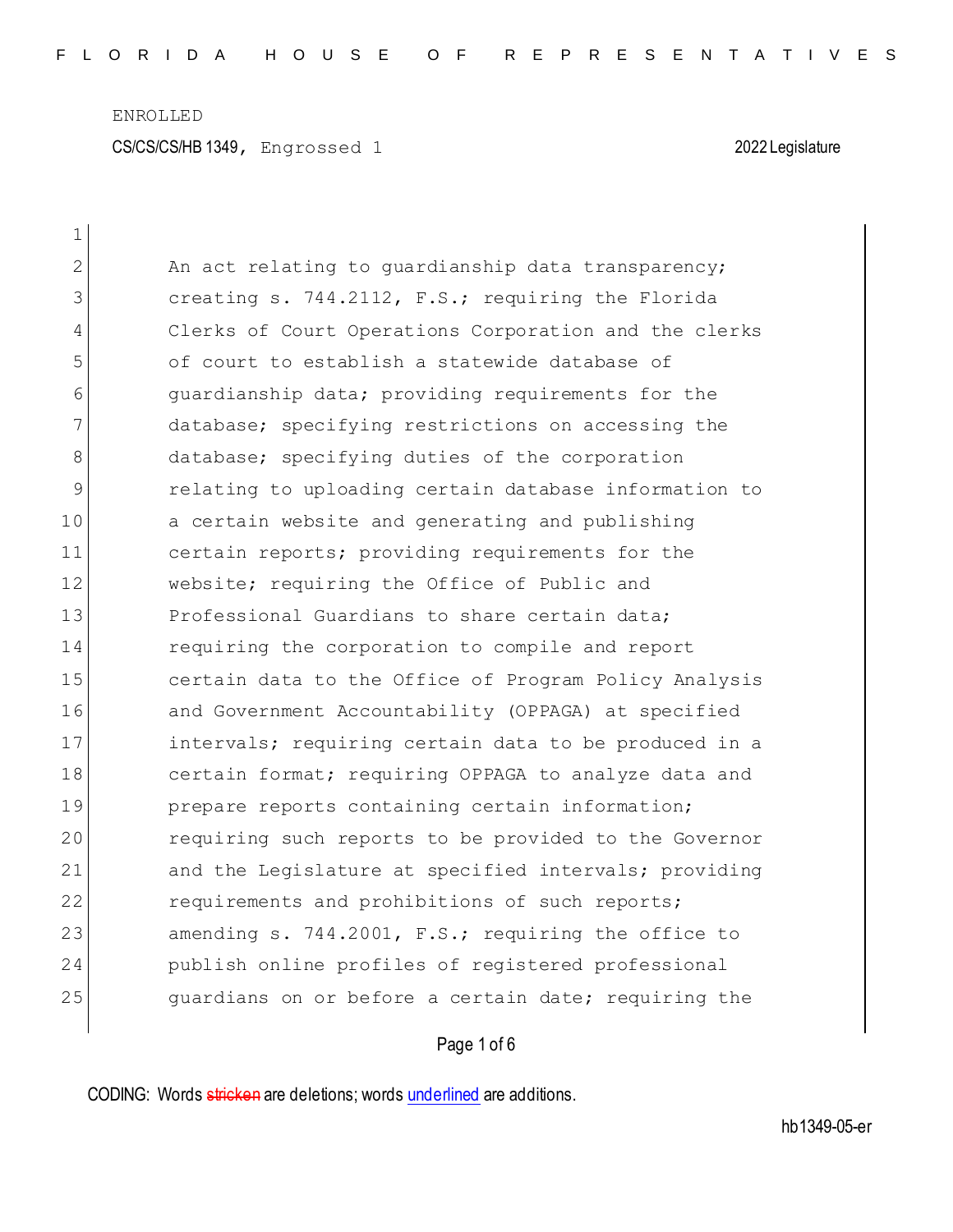CS/CS/CS/HB 1349, Engrossed 1 2022 Legislature

| 26 | online profiles to contain certain information;                  |
|----|------------------------------------------------------------------|
| 27 | prohibiting the Department of Elderly Affairs from               |
| 28 | populating the profiles with certain information;                |
| 29 | authorizing the department to adopt rules; providing             |
| 30 | appropriations; providing an effective date.                     |
| 31 |                                                                  |
| 32 | Be It Enacted by the Legislature of the State of Florida:        |
| 33 |                                                                  |
| 34 | Section 1. Section 744.2112, Florida Statutes, is created        |
| 35 | to read:                                                         |
| 36 | 744.2112 Guardianship information and transparency.-             |
| 37 | The Florida Clerks of Court Operations Corporation and<br>(1)    |
| 38 | the clerks of court shall establish a statewide database of      |
| 39 | guardian and guardianship case information to facilitate         |
| 40 | improving court oversight of guardianship cases. The database    |
| 41 | may not be operational for end users until on or after July 1,   |
| 42 | 2023. The database must meet interoperability standards defined  |
| 43 | by the Florida Courts Technology Commission so that each circuit |
| 44 | court can easily access the information for regular use in       |
| 45 | judicial proceedings under this chapter. The database must       |
| 46 | include, at a minimum, the following:                            |
| 47 | The registration status of each professional guardian.<br>(a)    |
| 48 | The substantiated disciplinary history of each<br>(b)            |
| 49 | professional guardian.                                           |
| 50 | The status of each guardian's compliance with the<br>(C)         |
|    | Page 2 of 6                                                      |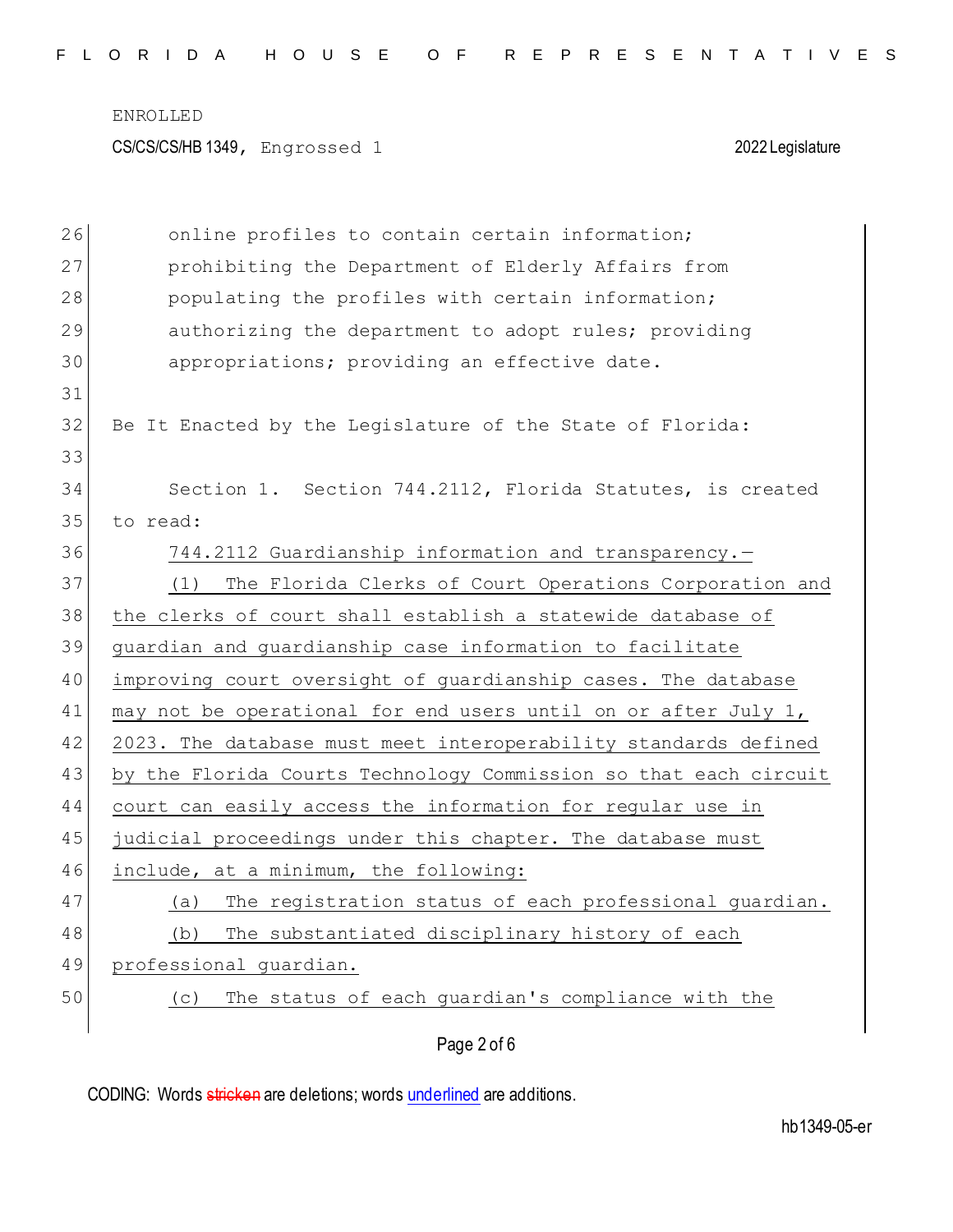CS/CS/CS/HB 1349, Engrossed 1 2022 Legislature

| 51 | statutory qualifications for guardianship under s. 744.2003 or   |
|----|------------------------------------------------------------------|
| 52 | s. 744.3145.                                                     |
| 53 | (d) The status of statutorily required reports and               |
| 54 | submissions under chapter 744.                                   |
| 55 | $(2)$ (a) Except as provided under paragraph $(3)$ (b), the      |
| 56 | database shall be accessible only by members of the judiciary,   |
| 57 | their direct staff, and court personnel and clerks of court      |
| 58 | personnel authorized by a judge to assist with guardianship      |
| 59 | matters. The database must restrict access to the information    |
| 60 | necessary to perform such individual's duties, but in no way     |
| 61 | restrict access by judges or magistrates.                        |
| 62 | The database must be searchable by, at a minimum, the<br>(b)     |
| 63 | name of the petitioner, ward, guardian, and legal counsel for    |
| 64 | all parties; the demographic information of the ward; the        |
| 65 | location of the guardian's office; the name of the judge and the |
| 66 | circuit in which the case is brought; and the number of wards    |
| 67 | served by each guardian, by ward county of residence.            |
| 68 | The Florida Clerks of Court Operations Corporation<br>(3)        |
| 69 | shal:                                                            |
| 70 | Upload certain professional guardian information from<br>(a)     |
| 71 | the database to a webpage accessible to the general public in a  |
| 72 | searchable format. Such professional guardian information must   |
| 73 | be limited to the names of professional guardians and current    |
| 74 | data regarding the number of wards served by each guardian, the  |
| 75 | counties of residence of such wards and the number of wards      |
|    |                                                                  |

Page 3 of 6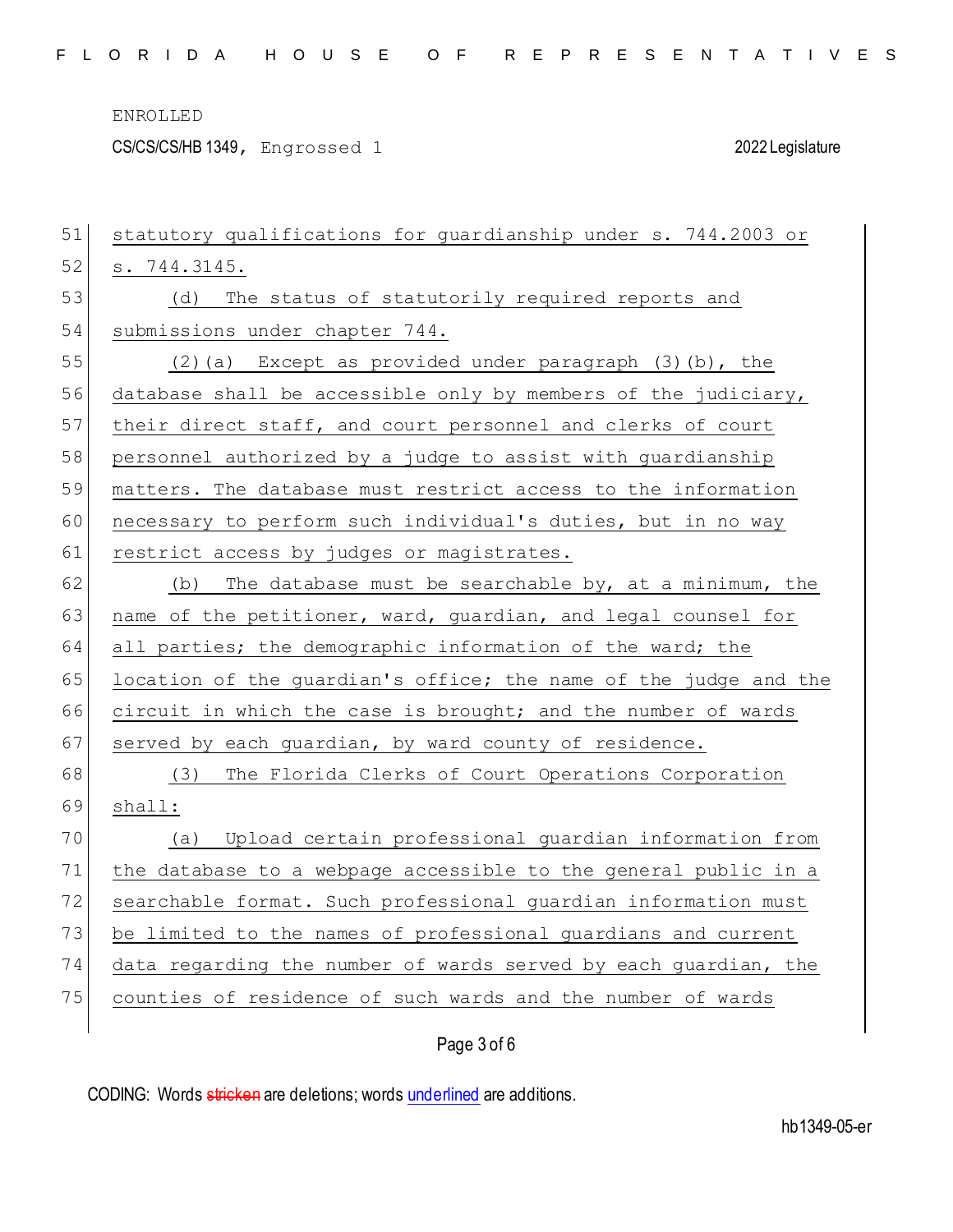CS/CS/CS/HB 1349, Engrossed 1 2022 Legislature

| 76  | residing in each county, and whether the wards are under limited |
|-----|------------------------------------------------------------------|
| 77  | or plenary guardianships. Personal identifying information of    |
| 78  | wards may not be included in the data that is searchable under   |
| 79  | this paragraph.                                                  |
| 80  | (b) Generate monthly reports of statewide, circuit-level,        |
| 81  | and county-level statistical data to provide assistance to the   |
| 82  | courts and the Department of Elderly Affairs and to provide      |
| 83  | transparency to the public and the Legislature regarding the     |
| 84  | state's guardianship system. The monthly reports shall include   |
| 85  | only aggregated and deidentified data. The Florida Clerks of     |
| 86  | Court Operations Corporation shall publish the statistical data  |
| 87  | reports monthly on the webpage under paragraph (a).              |
| 88  | (c) Generate reports using information in the database at        |
| 89  | the request of the Legislature, the judiciary, or the Department |
| 90  | of Elderly Affairs.                                              |
| 91  | (4) The Office of Public and Professional Guardians is           |
| 92  | directed to share professional guardian registration and         |
| 93  | disciplinary action information for the purposes of this         |
| 94  | section.                                                         |
| 95  | (5) (a) Beginning July 1, 2024, and annually thereafter          |
| 96  | through July 1, 2027, the Florida Clerks of Court Operations     |
| 97  | Corporation must compile and report data collected by the clerks |
| 98  | of court and the Department of Elderly Affairs and maintained in |
| 99  | the database to the Office of Program Policy Analysis and        |
| 100 | Government Accountability (OPPAGA).                              |
|     |                                                                  |

Page 4 of 6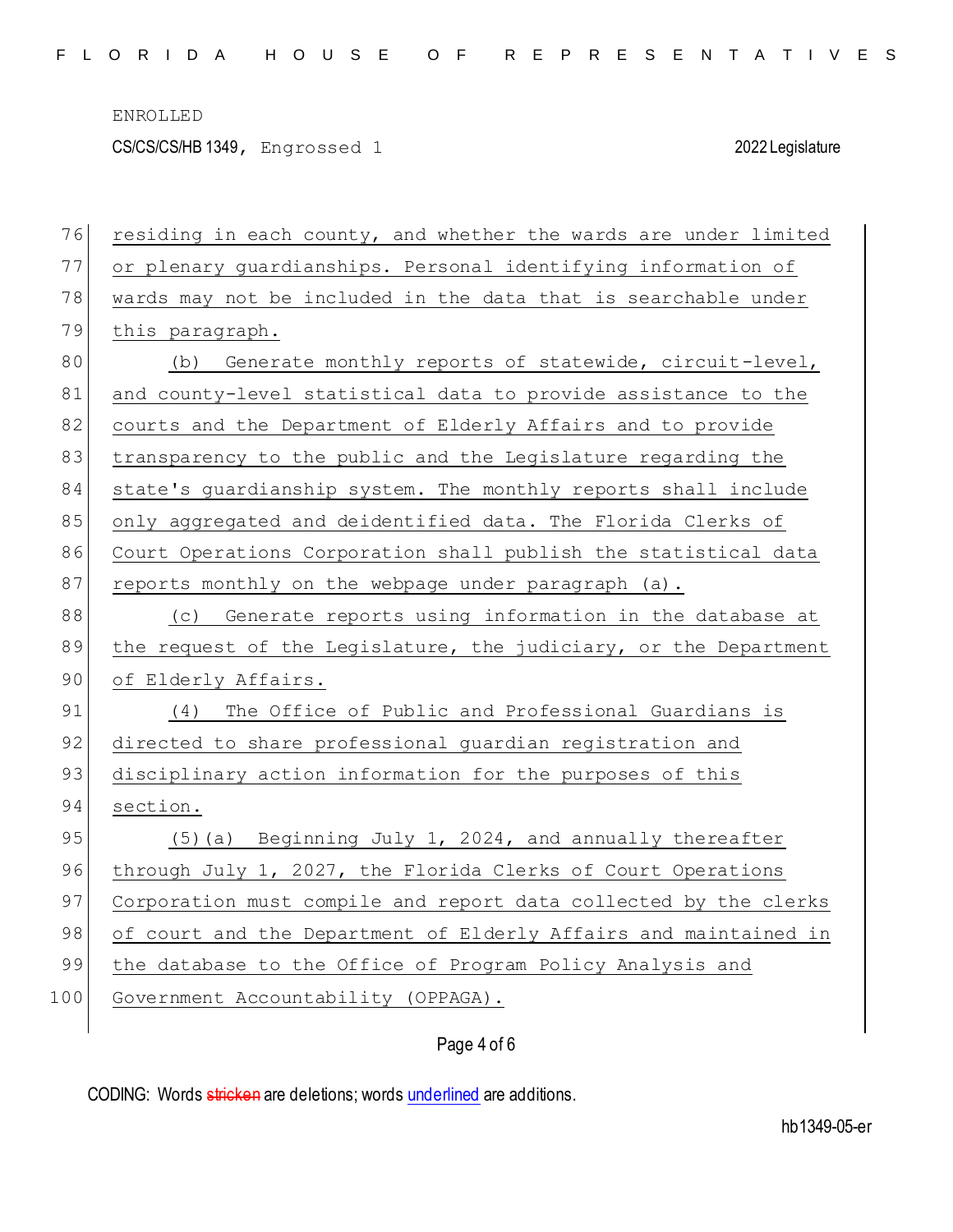CS/CS/CS/HB 1349, Engrossed 1 2022 Legislature

| 101 | OPPAGA must analyze the consolidated data compiled in<br>(b)     |
|-----|------------------------------------------------------------------|
| 102 | accordance with paragraph (a) to evaluate trends in the use of   |
| 103 | guardianships in this state and to conduct a comparative         |
| 104 | analysis of guardianship laws in other states. OPPAGA must       |
| 105 | consult with the Office of the State Courts Administrator, the   |
| 106 | Florida Clerks of Court Operations Corporation, the clerks of    |
| 107 | court, and the Department of Elderly Affairs during its          |
| 108 | analysis. OPPAGA shall submit a report containing its findings   |
| 109 | and recommendations to the Governor, the President of the        |
| 110 | Senate, and the Speaker of the House of Representatives by       |
| 111 | October 15, 2024, and annually thereafter through October 15,    |
| 112 | 2027.                                                            |
| 113 | The data compiled and used for the reports required<br>(C)       |
| 114 | under this subsection must be produced in a statewide, circuit-  |
| 115 | level, and county-level statistical format. Such reports must    |
| 116 | include only aggregated and deidentified data and may not        |
| 117 | contain personal identifying information of wards.               |
| 118 | Section 2. Subsection (7) is added to section 744.2001,          |
| 119 | Florida Statutes, to read:                                       |
| 120 | 744.2001 Office of Public and Professional Guardians.-           |
| 121 | There is created the Office of Public and Professional Guardians |
| 122 | within the Department of Elderly Affairs.                        |
| 123 | On or before July 1, 2023, the Office of Public and<br>$(7)$ (a) |
| 124 | Professional Guardians shall publish on its website a profile of |
| 125 | each registered professional quardian. The profiles must be      |
|     | Page 5 of 6                                                      |
|     |                                                                  |

CODING: Words stricken are deletions; words underlined are additions.

hb1349-05-er